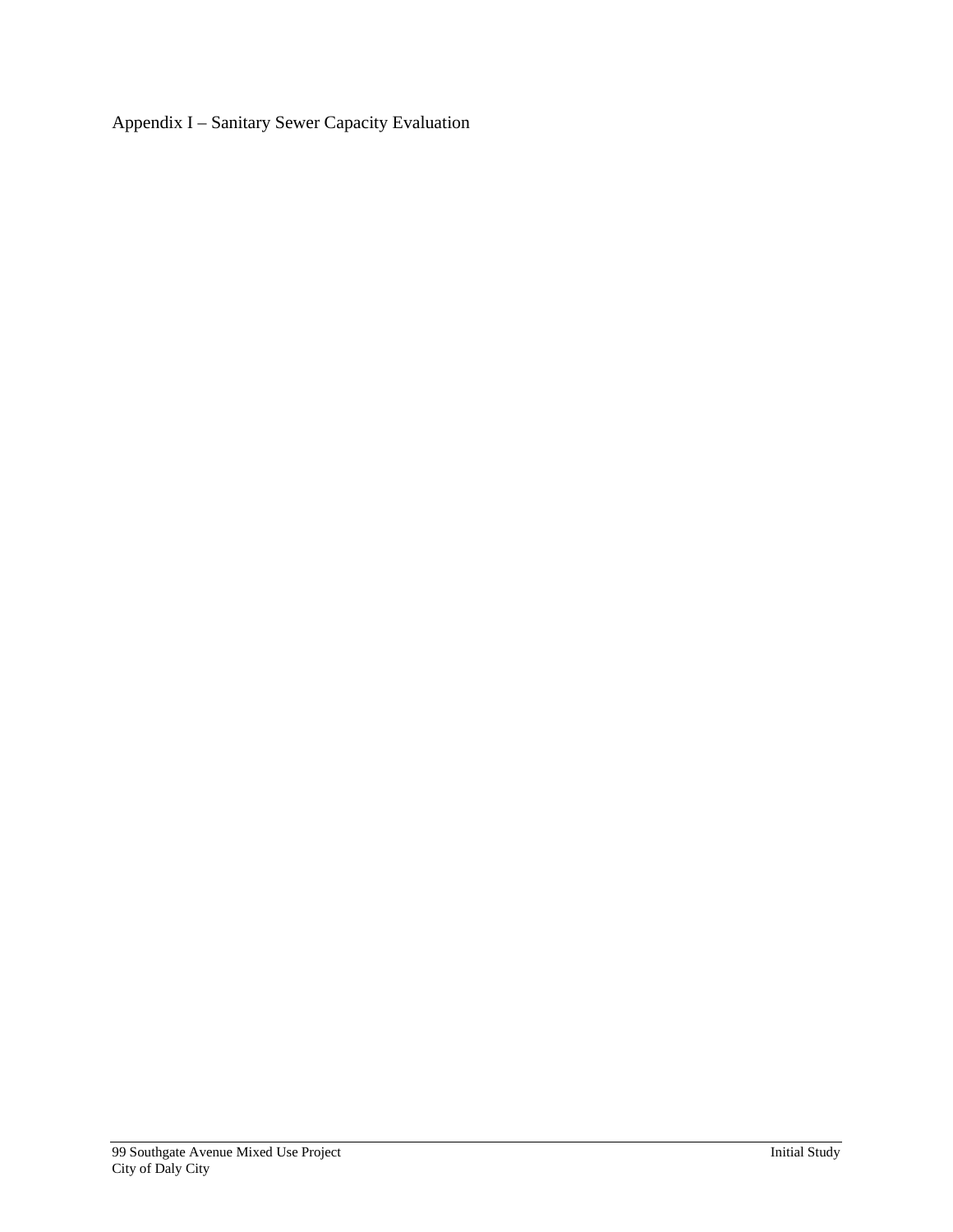# **TECHNICAL MEMORANDUM**



## City of Daly City Wastewater Collection System Hydraulic Modeling Support

SUBJECT: Sanitary Sewer Capacity Evaluation for Westlake South PREPARED BY: Laney Nelson, Woodard & Curran REVIEWED BY: Gisa Ju, Woodard & Curran, CA PE No. 31823 DATE: March 10, 2021 REFERENCE: 0011352.00, Subtask 1.10

This Technical Memorandum (TM) summarizes the evaluation of the potential sanitary sewer capacity impact of a proposed mix-use development, Westlake South, on Southgate Avenue. The evaluation used the City's sanitary sewer hydraulic model developed as part of the 2009 North San Mateo County Sanitation District's (NSMCSD, District) Collection System Evaluation/Assurance, Management and Improvement Plan (2009 Collection System Evaluation) and updated in 2015 for the Collection System Model Update and Flow Impact Study for Proposed Serramonte Center Expansion (2015 Model Update).

The proposed development is located at 99 Southgate Avenue on parcel 002-201-570. The location of the proposed development and the downstream sewers are shown in **Figure 1**. Flow from the proposed development site would connect to the City's system on a 6-inch sewer in Southgate Avenue and a 30-inch trunk sewer on Lake Merced Boulevard, then continue north on Lake Merced Boulevard to the NSMCSD wastewater treatment plant (WWTP). The proposed development would not contribute flow to the trunk sewers requiring capacity improvements identified in the 2015 Model Update, as none of these improvements are located downstream of the development.

## **1. MODEL INPUT**

#### **1.1 Sewer Network**

This analysis used the City's existing model of the trunk sewer network that was updated in 2015. The proposed development includes a connection to a smaller diameter sewer that was not originally included in the model. The 6 inch sewer on Southgate Avenue immediately west of Palmcrest Drive, as well as the 12-inch sewer connecting to the 30-inch sewer on Southgate Avenue at MH-C04-153, were added to the model as shown in **Figure 2.**

#### **1.2 Sewer Loads**

The 2015 Model Update evaluated the sewer system under two planning scenarios: Existing and Future. The Existing Scenario was considered to represent 2015 flows, and the Future Scenario was developed to represent 2030 conditions by incorporating future residential and commercial projects that would potentially be implemented between 2015 and 2030. The 2015 Model Update did not identify any potential future development in the area immediately downstream of the proposed developments. Therefore, because the Existing and Future Scenarios from the 2015 Model Update would result in the same sewer loading in these subcatchments, this analysis only evaluated the proposed developments under the Future Scenario. The existing model does not include any loads for the parcel.

The proposed development is a mixed-use project including 10,800 SF of retail commercial space and a 214-unit apartment complex. Therefore, the proposed development includes both residential and non-residential loads. The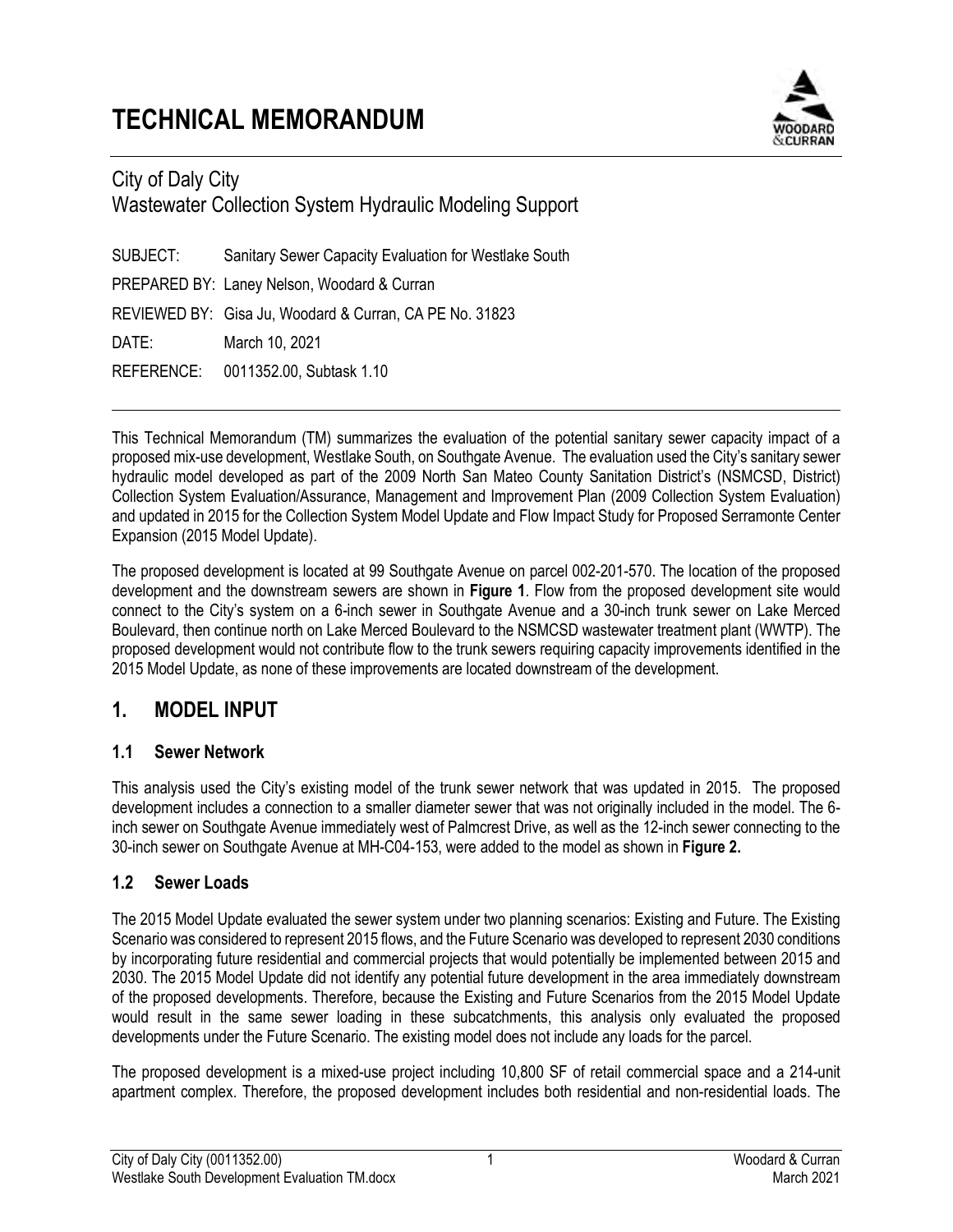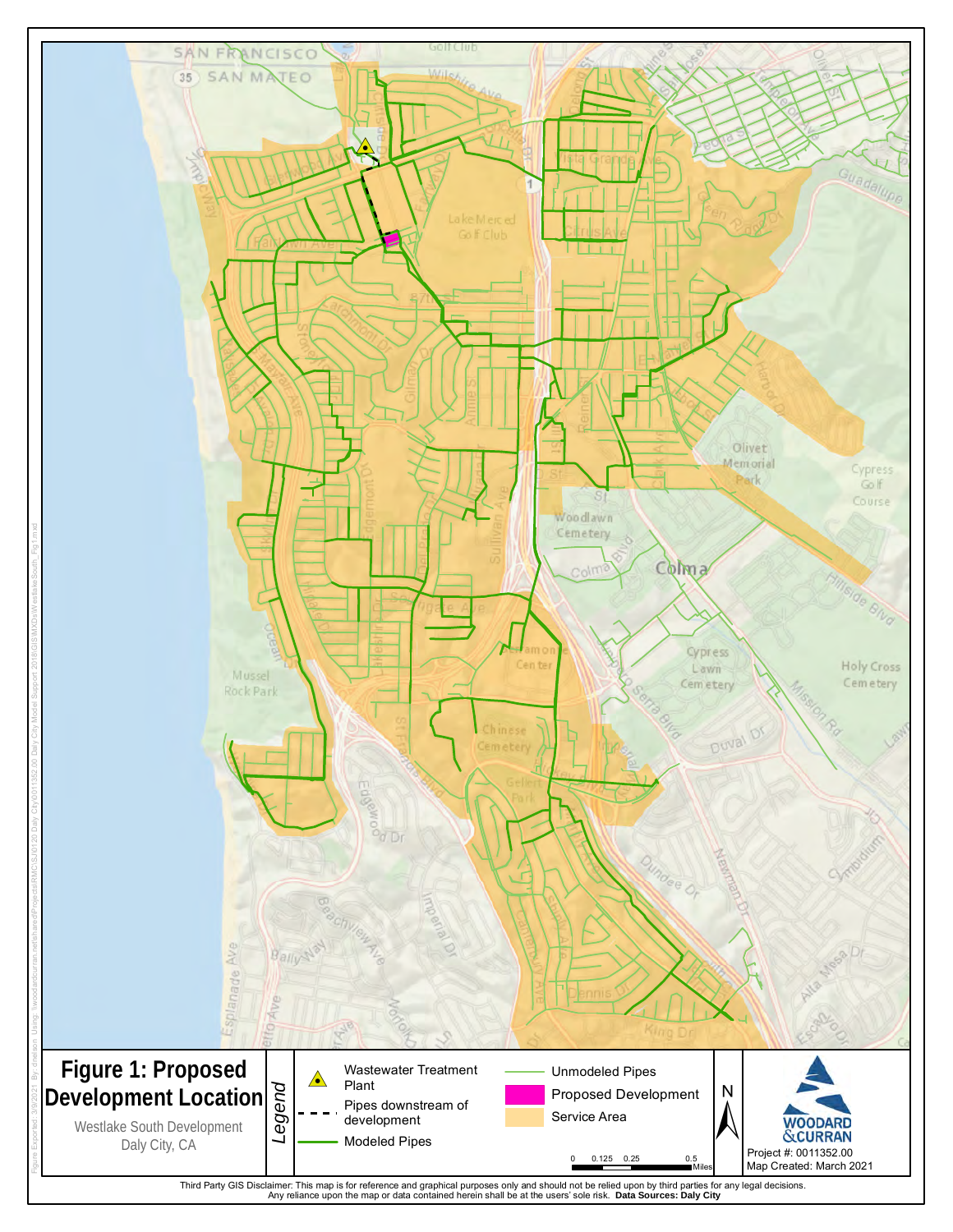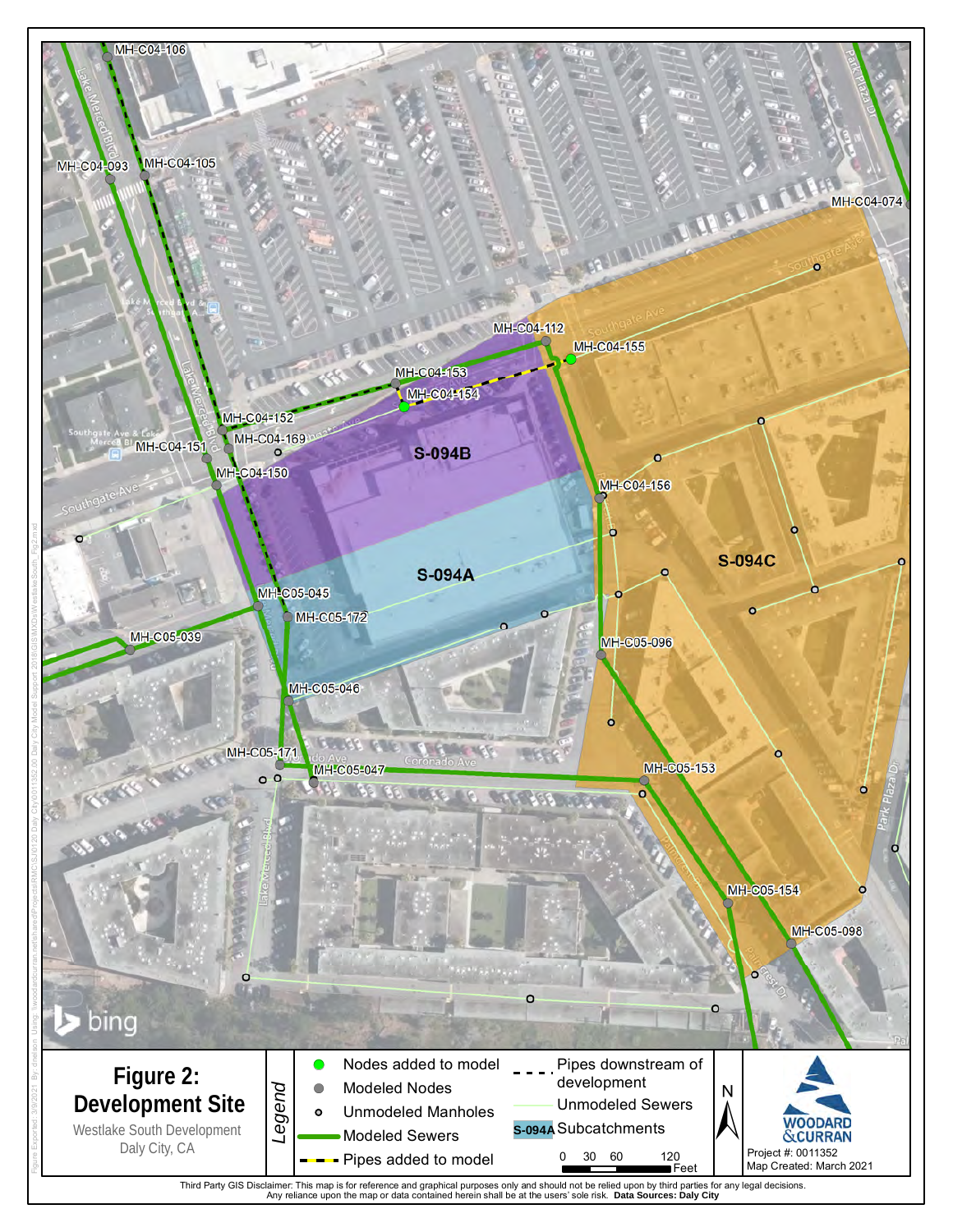residential loads were estimated based on an apartment unit flow factor of 170 gallons per day (gpd) per dwelling unit (DU), as used in the 2015 Model Update. The non-residential loads were estimated based on a non-residential unit flow factor for general commercial, retail, and offices uses. The development quantities and estimated base wastewater flow (BWF) sewer load from the development are shown in **Table 1** below.

| <b>TWIS TEATURE DITE VEHICLE CAN TOF THE FRONT DETERMINING</b> |               |                     |                 |            |            |  |  |  |
|----------------------------------------------------------------|---------------|---------------------|-----------------|------------|------------|--|--|--|
| <b>Vpe</b>                                                     | <b>Amount</b> | Unit                | Rate            | Flow (gpd) | Flow (MGD) |  |  |  |
| Apartment                                                      | 214           | Dwelling Unit (DU)  | 170 gpd/DU      | 36,380     | 0.03638    |  |  |  |
| Retail                                                         | 10.800        | Square Feet (sq.ft) | $0.1$ gpd/sq.ft | 1,080      | 0.00108    |  |  |  |

**Table 1: Average BWF Sewer Load for the Proposed Development** 

The proposed development is located in model subcatchment S-094, as shown in **Figure 2**. The existing loads for the subcatchment were determined based on average water billing data from 2012 to 2015 for each parcel. The water billing data indicated no existing loading for parcel 002-201-570, but the other parcels in subcatchment S-094 are assumed to have the same loading as determined in the master plan.

In the existing model, flows from subcatchment S-094 discharge to the 21-inch sewer on Palmcrest Drive at manhole MH-C04-156. For this study, the subcatchment was split into three parts, identified as new subcatchments S-094A, S-094B, and S-094C, discharging to the revised manholes and pipe segments in the model network (**Figure 2**). The proposed development was added as two subcatchments, one for the commercial development and one for the residential development, loading to two separate locations. The residential development subcatchment, S-094A, loads to MH-C05-172 on the 30-inch trunk sewer in Lake Merced Boulevard on the west side of the development. The commercial development subcatchment, S-094B, connects to the 6-inch sewer between MH-C04-155 and MH-C04- 154 on Southgate Avenue, added to the model for this study. The other parcels in the previous subcatchment S-094 are now a part of subcatchment S-094C loading to MH-C04-156. The updated average BWF loading for these subcatchments are shown in **Table 2**.

| <b>Subcatchment</b>                    | Load<br>Sewer/Manhole     | <b>Residential Flow</b><br>(mgd) | Non-residential<br>Flow (mgd) | <b>Total Flow</b><br>(mgd) |  |  |  |  |
|----------------------------------------|---------------------------|----------------------------------|-------------------------------|----------------------------|--|--|--|--|
| S-094A (Westlake South<br>Residential) | MH-C05-172                | 0.03638                          |                               | 0.03638                    |  |  |  |  |
| S-094B (Westlake South<br>Commercial)  | MH-C04-155/MH-<br>C04-154 |                                  | 0.00108                       | 0.00108                    |  |  |  |  |
| S-094C                                 | MH-C04-156                | 0.03877                          | 0.0051                        | 0.04387                    |  |  |  |  |

**Table 2: Average BWF Sewer Loads for Modeled Subcatchments** 

#### **1.3 Design Flow Parameters**

System capacity was evaluated based on the ability of the sanitary sewer system to convey future peak wet weather flow (PWWF) under design storm conditions. The analysis for this study used the same diurnal curves for residential and non-residential flows, as well as the same rainfall-dependent inflow and infiltration (RDI/I) for this area applied to the 5-year return period design event, as used in the 2009 Collection System Evaluation and 2015 Model Update.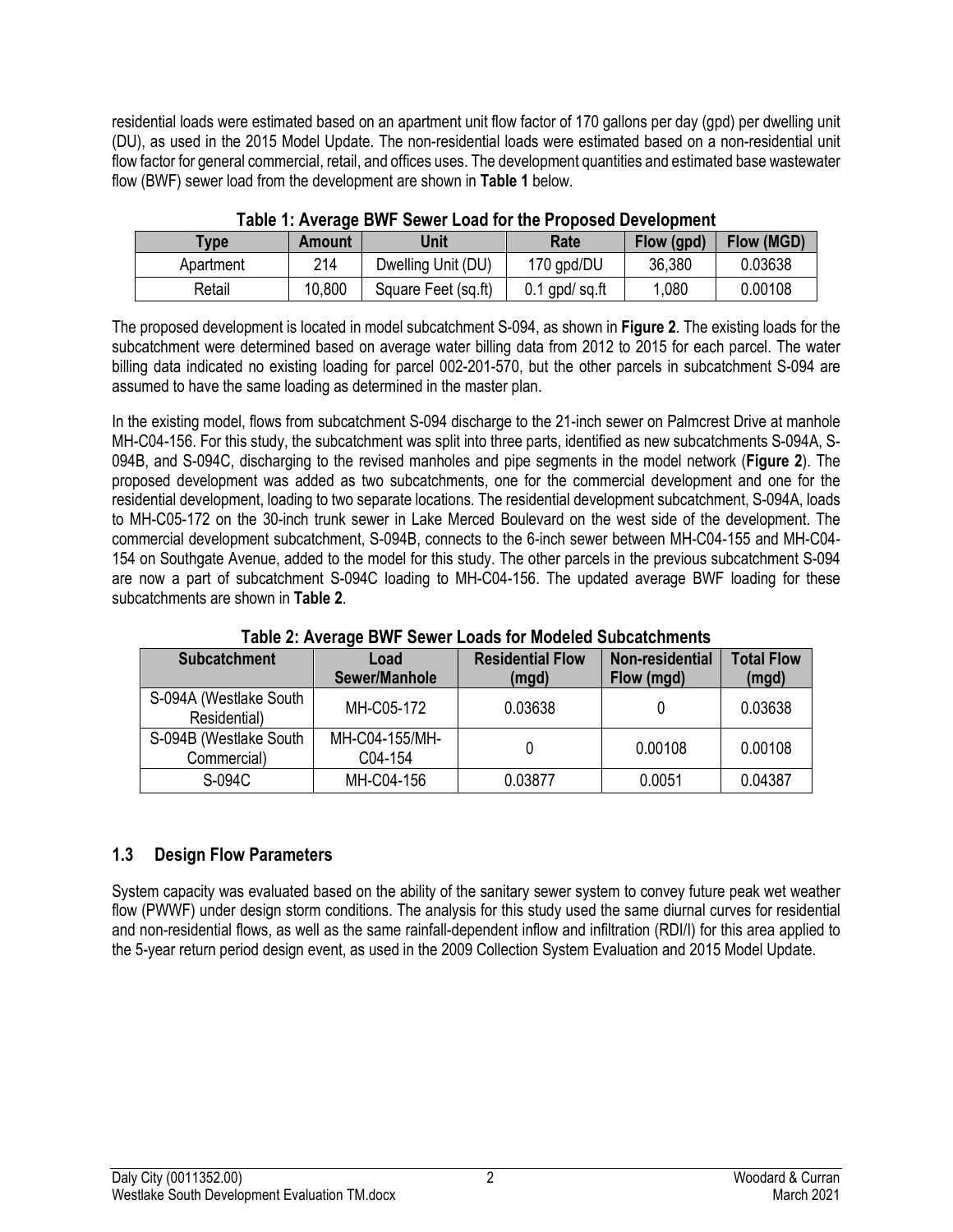# **2. MODEL RESULTS**

The model was run for PWWF conditions including the proposed development. The model results were evaluated to identify any predicted surcharge under design PWWF in the sewers downstream of the proposed development. The results indicated that the commercial portion of the development would not cause any capacity deficiencies in the sewers on Southgate Avenue, as shown in the model profile of the 6-inch, 12-inch, and 30-inch sewers in **Figure 3.**  The residential portion of the development would also not cause any capacity deficiencies in the sewer on Lake Merced Boulevard, as shown in the model profile in **Figure 4**.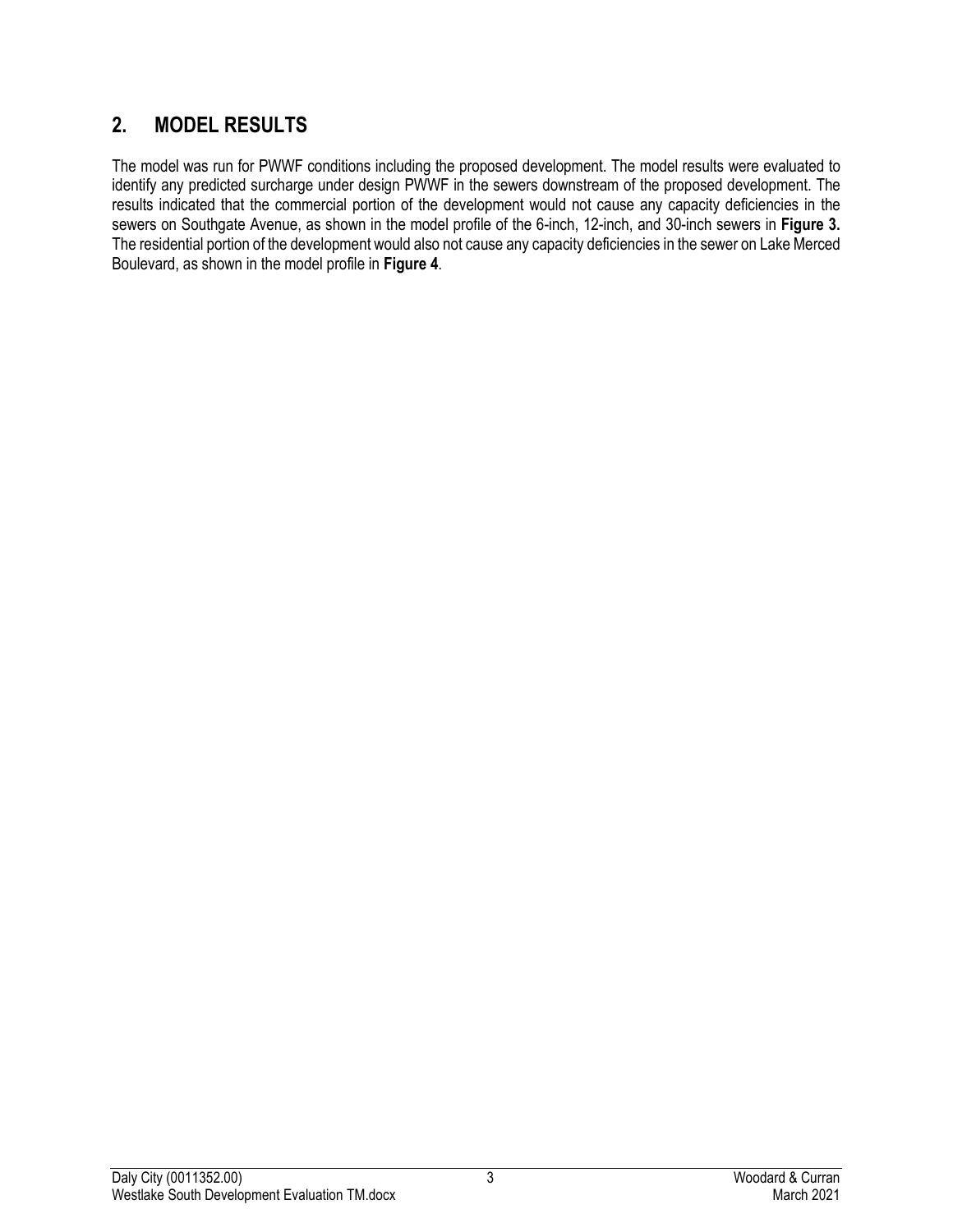